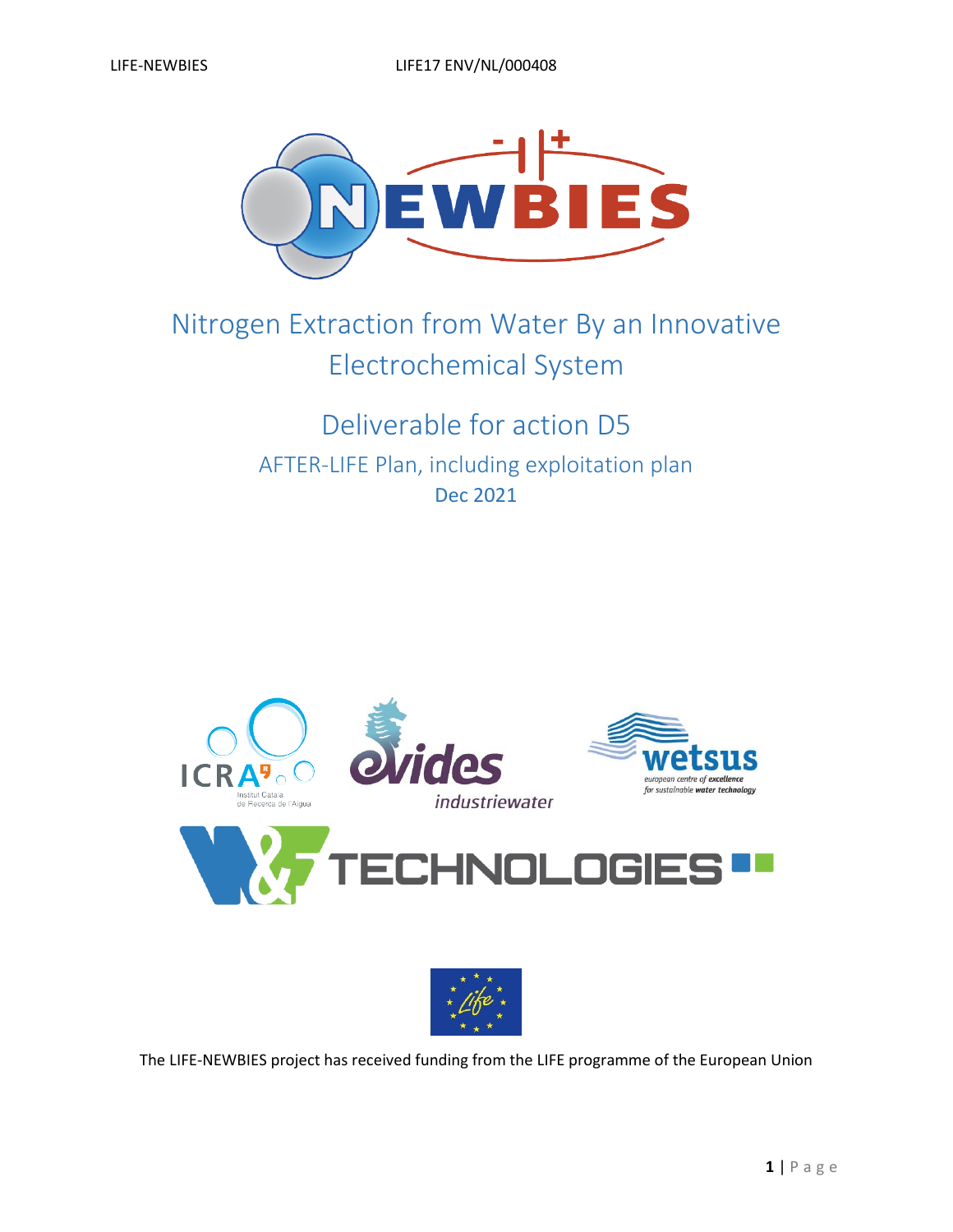## Deliverable description as formulated in the GA

After end of the LIFE-NEWBIES project, dissemination and communication will be continued through:

- Communication of project results at technical exhibitions (e.g. Aquatech Amsterdam), conferences (e.g. from IWA) and online platforms

- Actively approaching industrial associations (e.g. ONNS/STOWA, Nutrient Platform, International Fertilizer Industry Association)

- Deposition of a registered trademark
- Drafting of detailed technical documentation for the market ready prototype

Part of the After-LIFE plan is the exploitation plan. The exploitation plan will describe the market implementation roadmap. The first step in market implementation is a large scale demonstration project, with a widely visible end-user. For example in the case of urine treatment, this could be a restaurant chain (e.g. McDonalds). In the case of muncipal water treatment, this could be a large public water authority. Emphasis will be on Europe wide visibilty. The large scale demonstration is planned for the first 2 years after the end of the LIFE project. These activities will be financed from their own resources, R&D tax credit ('WBSO') and potential subsidies. The 1-12020 SME instrument will be investigated to finance the large scale demonstration project.

### Implementation

#### Communication of project results

Now that the NEWBIES project has officially ended, communication about its results and knowledge gained continuous unabatedly. Pure Water Group has presented the project at the latest Aquatech international conference (2022), the website is kept online, and dissemination in magazines is also still going (latest publication:<https://industrielinqs.nl/> still coming up at the moment of writing). Furthermore, Newbies project results will be communicated via activities in the follow-up project called Circulaire-N (see appendix 1), publications, conferences, STOWA report.

#### Actively approaching industrial associations

Partly fuelled by the Aquatech conference, but also due to word-of-mouth amongst our network, we continue to have conversations and meetings with companies that are interested in the developed technology. A most recent overview of companies we've been in contact with:

- Royal Cosun
- DSM
- Yara
- DeSaH
- STOWA
- WBL
- Nijhuis
- Paques
- Colsen
- Green Create Wijster